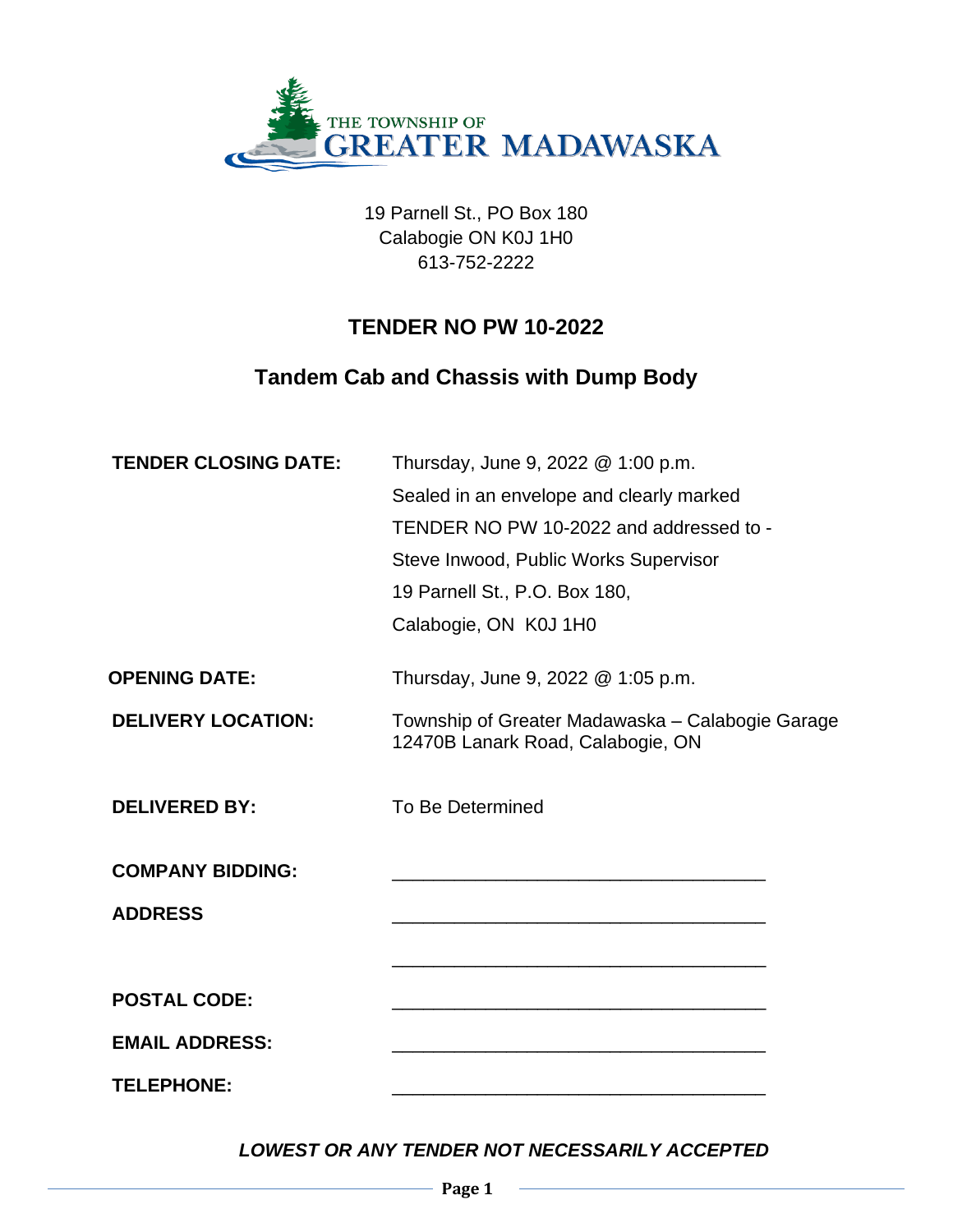#### **TENDER NO PW 10-2022 Township of Greater Madawaska Tandem Cab and Chassis with Dump Body**

| <b>Name of Individual or Firm:</b><br>(Hereafter referred to as the<br>"Contractor") |  |
|--------------------------------------------------------------------------------------|--|
| <b>Address:</b>                                                                      |  |
| <b>Signature of Person</b><br><b>Signing for Firm:</b>                               |  |
| Date:                                                                                |  |
| <b>Office of Person</b><br><b>Signing for Firm:</b>                                  |  |
| <b>Witness or Firm Seal:</b>                                                         |  |
| <b>TOTAL TENDER:</b>                                                                 |  |
| (Including Applicable Taxes)                                                         |  |

All bidders who download any bid opportunity from the Township of Greater Madawaska Web Page are to check the page often for any changes or addendums. It is the bidders' sole responsibility to access the Web Page and download any changes or addendums to any bid opportunity. Any bids received that do not include posted addendums and/or change notices may be rejected.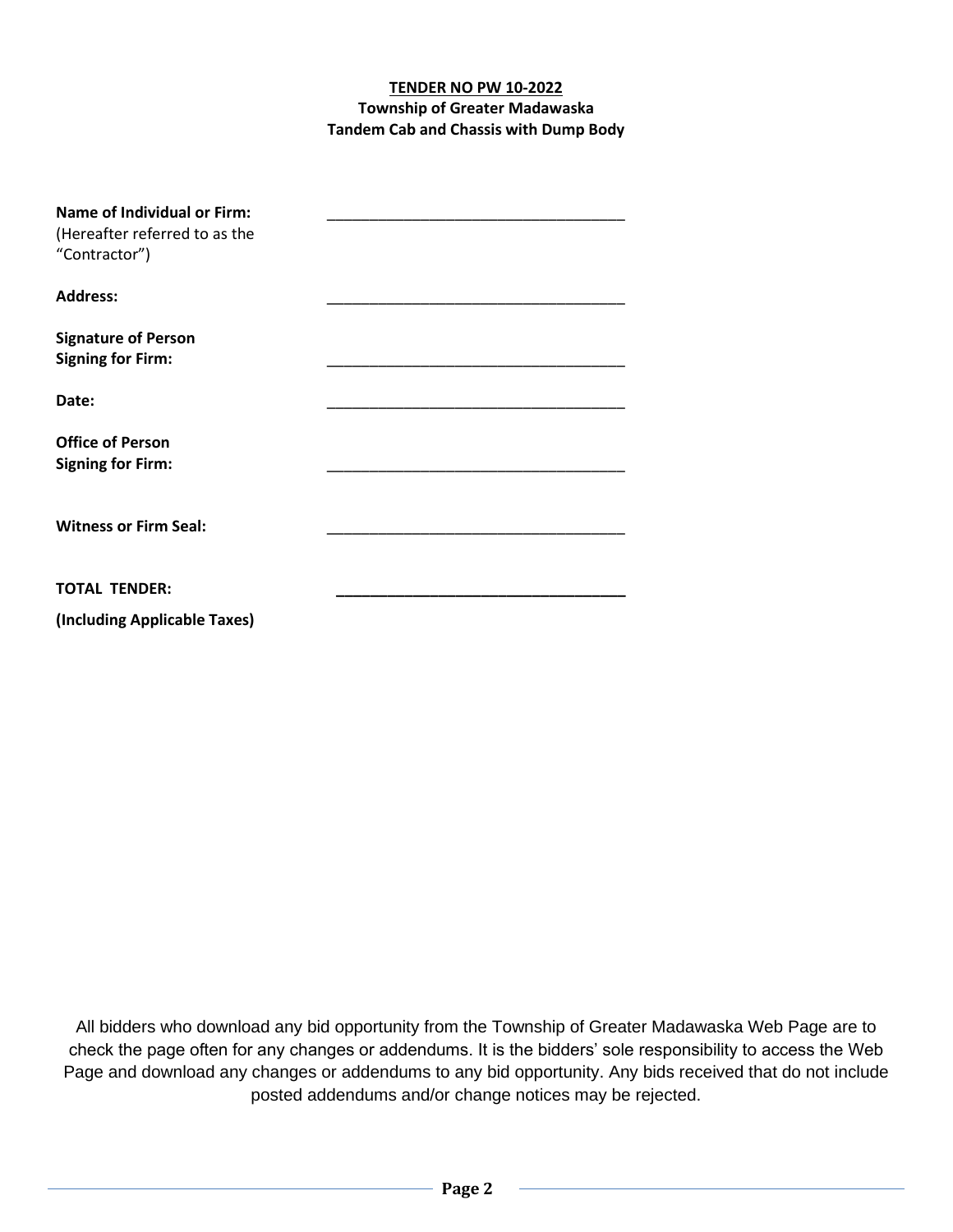#### **TENDER NO PW10-2022 Township of Greater Madawaska Tandem Cab and Chassis with Dump Body**

## **Accessibility Declaration**

In submitting this tender/quotation, I/we, on behalf of certify the following: (legal name of company)

a) As employer and **Consultant OR Constructor** for this project, I/we agree to remain in compliance with the requirements of the "Accessibility For Ontarians With Disabilities Act, 2005", including Ontario Regulation 191/11 and Ontario Regulation 429/07.

| Dated on | day of | 2022. |
|----------|--------|-------|
|----------|--------|-------|

(Authorized Signing Officer)

(Title)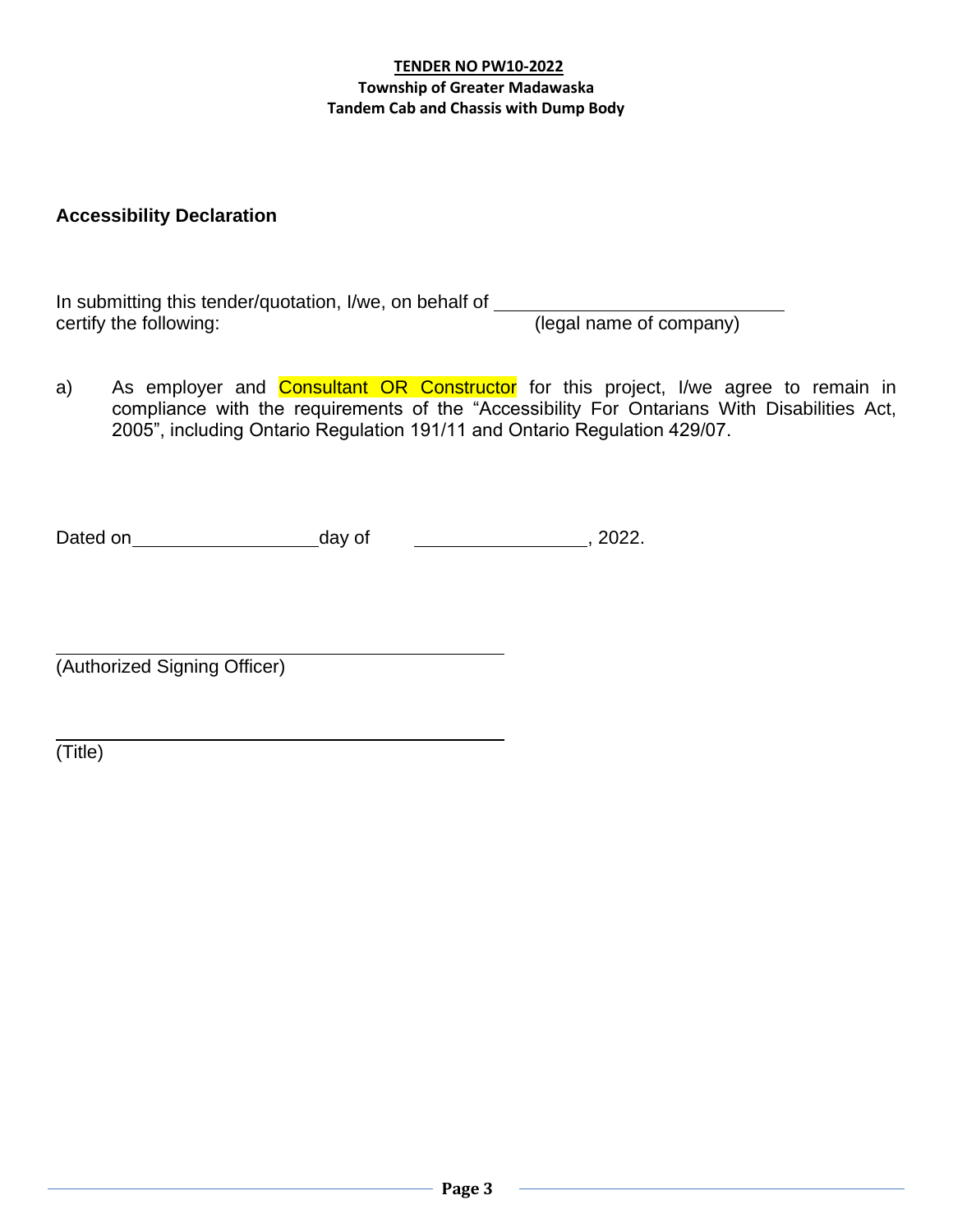#### **TENDER NO PW10-2022 Township of Greater Madawaska Tandem Cab and Chassis with Dump Body**

#### **PROCEDURES**

- 1. All inquiries, concerning the Tender, prior to the Tender closing, shall be directed to Steve Inwood, Public Works Supervisor, 613-752-1442.
- 2. Notification of Acceptance of Tender will be by telephone and written form of the notice, to the address of the Contractor used on the bid forms. The date of Acceptance shall be deemed to be the date of receipt of the Acceptance Notice by the contractor.
- 3. A Tender may be voided by superseding it with a later Tender or letter of withdrawal, prior to the closing date and time.

#### **SPECIAL PROVISIONS**

- 1. All relevant documentation must be provided with the tender package.
- 2. Operator's Manual and Line Ticket to be supplied.
- 3. All Trouble Shooting, Service, Maintenance and Electrical Service Manuals shall be supplied in hard copy and electronic, either stick or cd format.
- 4. Backup sound alarm shall be mounted in the pintle plate.
- 5. A plastic license plate light and plate holder shall be supplied to prevent dissimilar metal electrolysis.
- 6. A Flare Kit shall be supplied.
- 7. Any cables or hoses that pass through the floor wells of the cab shall be guarded with rubber grommet and sealed with a rubber diaphragm or caulking.
- 8. Warranty Information must be included, what is covered and for how long.
- 9. Demos under 1,500 km will be accepted.
- 10. Trailer prep packages must be included.

#### **BASIS OF REJECTION OF TENDER**

Tenders not conforming to the following requirements will be disqualified:

- 1. Tender must be legible, in ink or by printer.
- 2. Tender must be in possession of the Township by the closing date and time.
- 3. Tender must be on form provided and not restricted or modified in any way.Tender must be signed and sealed by an authorized official of the bidding organization. A joint tender must be signed and sealed by each company.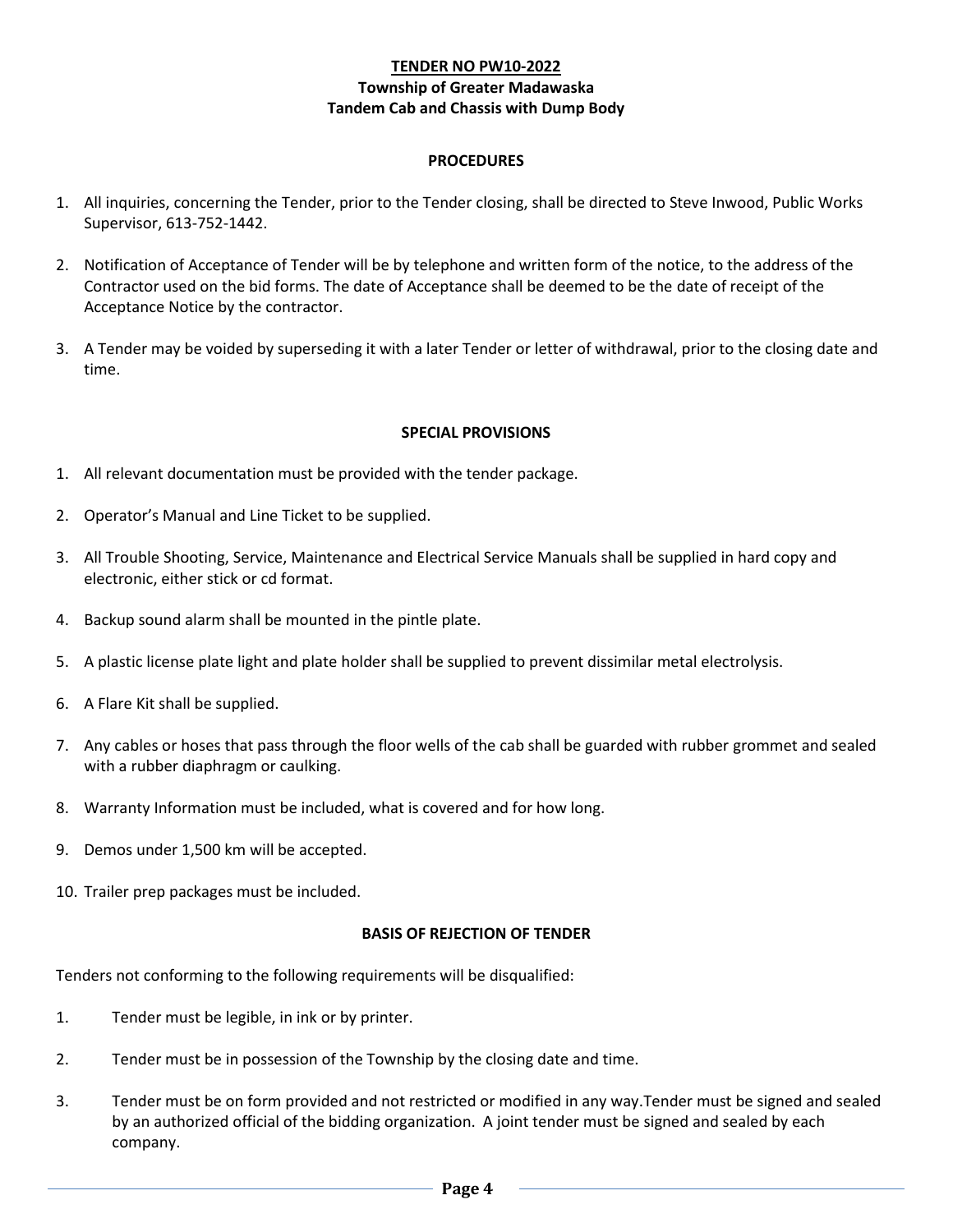#### **TANDEM CAB AND CHASSIS**

### SPECIFICATIONS AND REQUIREMENTS

## **General Description**

| 2023 Model Year                                                                                                                                                                                                                                                                        |                        |                        |  |
|----------------------------------------------------------------------------------------------------------------------------------------------------------------------------------------------------------------------------------------------------------------------------------------|------------------------|------------------------|--|
|                                                                                                                                                                                                                                                                                        | Model ________________ |                        |  |
|                                                                                                                                                                                                                                                                                        |                        |                        |  |
| <b>VEHICLE WEIGHT</b><br>GVWR - 68,000 lbs.                                                                                                                                                                                                                                            |                        |                        |  |
| The allowable GVWR as supplied shall be shown on a metal or mylar tag                                                                                                                                                                                                                  |                        | $NO$ <sub>------</sub> |  |
| <b>WHEELBASE</b>                                                                                                                                                                                                                                                                       |                        |                        |  |
| State Wheelbase. Must be compatible with body and options as specified                                                                                                                                                                                                                 | Wheelbase:             |                        |  |
| <b>CA DIMENSION</b>                                                                                                                                                                                                                                                                    |                        |                        |  |
| State CA dimension. Must be compatible with body and options as specified                                                                                                                                                                                                              | CA Dimension:          |                        |  |
| <b>FRAME</b>                                                                                                                                                                                                                                                                           |                        |                        |  |
| A full-length frame constructed of Heat Treated Alloy Steel shall be provided.                                                                                                                                                                                                         |                        |                        |  |
| Shall be single frame construction                                                                                                                                                                                                                                                     |                        |                        |  |
| Resisting bending moment (RBM) shall be 3,350,000 in.-lbs. minimum                                                                                                                                                                                                                     |                        | $NO$ <sub>_____</sub>  |  |
| Section modulus shall be 26.83 minimum                                                                                                                                                                                                                                                 |                        | $NO$ <sub>------</sub> |  |
| Two (2) front and two (2) rear tow hooks shall be installed and shall be rated for the<br>capacity of the truck                                                                                                                                                                        | YES                    | $NO$ <sub>-----</sub>  |  |
| Mudflaps shall be mounted off the chassis frame, behind and in front of the rear<br>wheels. The mudflaps in front of the front drive axle must be springloaded <mark>.</mark> Shall<br>include front wheel mud flaps and fender extensions to to keep snow and ice off the<br>vehicle. |                        | NO <sub>2</sub>        |  |
|                                                                                                                                                                                                                                                                                        |                        |                        |  |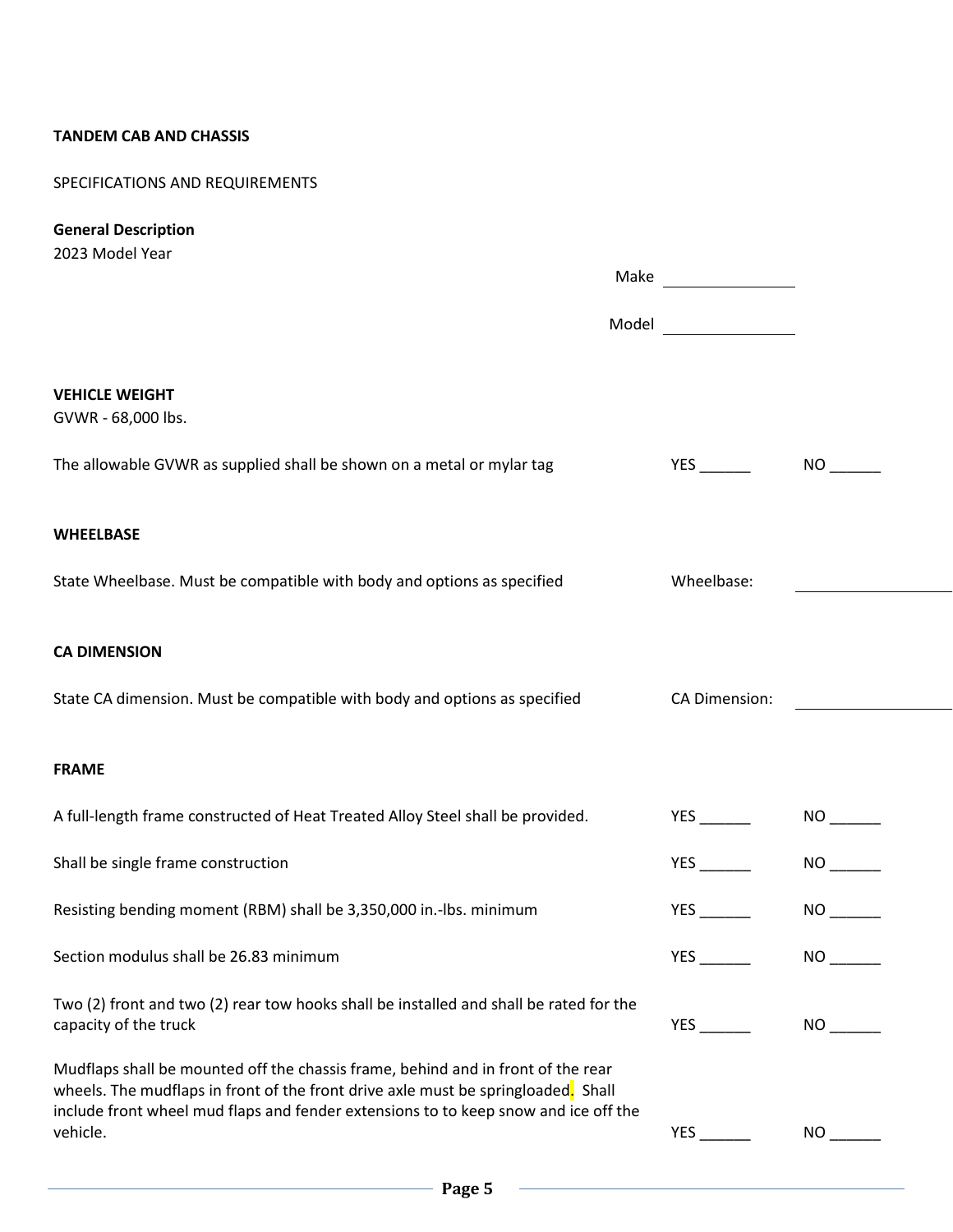| <b>Trailer Prep Package</b>                                                                                                                                                                                                                 | $YES$ <sub>---</sub>       | NO <sub>2</sub>        |
|---------------------------------------------------------------------------------------------------------------------------------------------------------------------------------------------------------------------------------------------|----------------------------|------------------------|
| All major components mounted to the frame shall be affixed with Grade 8 Huck bolt<br>fasteners                                                                                                                                              |                            | NO <sub>2</sub>        |
| Mounting of a 25mm (1") thick pintle plate and pintle hitch with hardware and backup<br>light shall be installed with glad hands. The glad hands are to be mounted on the<br>lower part of the box, not through the hitch.                  | YES                        |                        |
| <b>ENGINE</b>                                                                                                                                                                                                                               |                            |                        |
| Engine shall meet current emissions standards                                                                                                                                                                                               |                            |                        |
| Engine shall be a Cummins L9                                                                                                                                                                                                                | $YES$ <sub>---------</sub> | NO <sub>2</sub>        |
| Engine shall have a rated minimum gross HP of at least 380 hp @ 1900 RPM                                                                                                                                                                    |                            | NO                     |
| Engine shall have a peak torque rating of a minimum of 1250 lb-ft $@$ 1400 RPM                                                                                                                                                              |                            | NO <sub>2</sub>        |
| Engine compression brake for Cummins engines with selector switch and on/off<br>switch shall be installed (Known as a Jake Brake) - 3 Stage                                                                                                 | $YES$ <sub>_____</sub>     |                        |
| Engine and transmission fluid shall be capable of being checked by operator while the<br>operator is on the ground                                                                                                                          |                            | NO                     |
| Engine shall be equipped with a removalbe element full flow oil filter                                                                                                                                                                      |                            | NO                     |
| An electric starter with thermal over-crank protection shall be installed                                                                                                                                                                   | <b>YES</b>                 | NO <sub>2</sub>        |
| The exhaust system shall meet sound levels of less than 84 dBA at 1600 RPM inside<br>the cab                                                                                                                                                |                            |                        |
| The exhaust system shall be equipped with heat shield that must be vertically<br>mounted on the right side with sufficient extension to clear the equipment with a<br>turnback type, non-bright tailpipe                                    |                            | $NO$ <sub>------</sub> |
| A Phillips 120V/1250W engine block heater shall be installed                                                                                                                                                                                |                            | NO                     |
| Engine ratings must be set at the time of engine manufacture. Engines with locally<br>altered ratings are not acceptable                                                                                                                    |                            | NO <sub>2</sub>        |
| A heavy duty fuel water separator with heater and sight glass mounted outside the<br>left frame rail behind car shall be supplied and mounted. Conmet CM-99-327DD or<br>approved equivalent. The heater shall be capable of being shut off. |                            |                        |

#### **TRANSMISSION**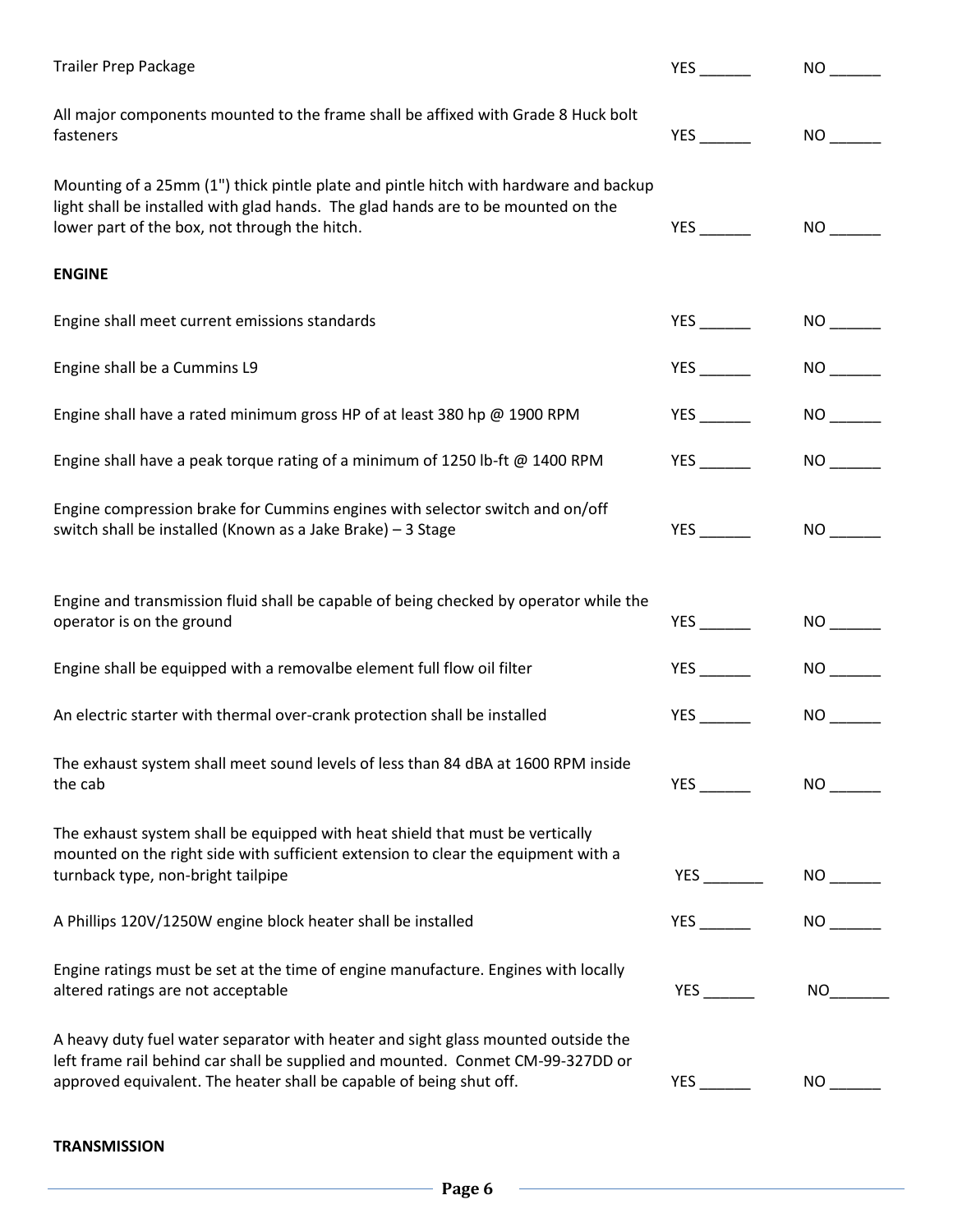| Transmission shall be a Manual 18 Speed                                                                                                                                          | <b>YES</b>                | NO <sub>2</sub>         |
|----------------------------------------------------------------------------------------------------------------------------------------------------------------------------------|---------------------------|-------------------------|
| Transmission must have a spot for PTO                                                                                                                                            |                           | NO <sub>2</sub>         |
|                                                                                                                                                                                  |                           |                         |
| <b>AXLES</b>                                                                                                                                                                     |                           |                         |
| Front axle shall be of setback design (SBA)                                                                                                                                      | YES                       | $NO$ <sub>-------</sub> |
| Front axle shall be a Meritor MFS-22-133A (22,000 lbs capacity)                                                                                                                  |                           | NO <sub>2</sub>         |
| Rear axle shall be tandem with driver controlled differential lockout in both rear axles                                                                                         | $YES$ <sub>____</sub>     | NO <sub>2</sub>         |
| Rear axle shall be a Meritor RT-46-164EH (46,000 lbs capacity)                                                                                                                   |                           | NO                      |
|                                                                                                                                                                                  |                           |                         |
| <b>SUSPENSION</b>                                                                                                                                                                |                           |                         |
| Front suspension shall be parabolic, taper leaf with rubber auxiliary spings, with shock<br>absorbers (22,000 lbs capacity)                                                      |                           | NO                      |
| Rear suspension shall be Hendrickson HMX-460-54 Walking Beam Type (46,000 lbs<br>capacity) With four (4) rear shock absorbers                                                    |                           |                         |
| <b>BRAKES</b>                                                                                                                                                                    |                           |                         |
| System to comply with the Canadian Motor Vehicle Safety Standards and the<br>Regulations thereunder in effect on date of chassis manufacture and shall include the<br>following: |                           |                         |
| Full air actuated service brakes and spring applied parking brakes shall be installed.<br>The air brake system shall conform to CMVSS 121 Regulations.                           | $YES$ $\qquad$            |                         |
| An air compressor with 18.7 CFM minimum shall be installed                                                                                                                       | YES                       | NO <sub>2</sub>         |
| Air tanks shall be mounted under cab outside of left rail                                                                                                                        |                           |                         |
| A four (4) channel Anti-lock brake system (ABS) and traction control shall be installed.                                                                                         |                           |                         |
| Vehicle shall include air brakes with Meritor automatic slack adjusters                                                                                                          | $YES$ <sub>----</sub>     |                         |
| Long stroke brake chambers shall be factory installed                                                                                                                            |                           | NO                      |
| Brake housing dust shields shall be installed                                                                                                                                    | $YES$ <sub>--------</sub> |                         |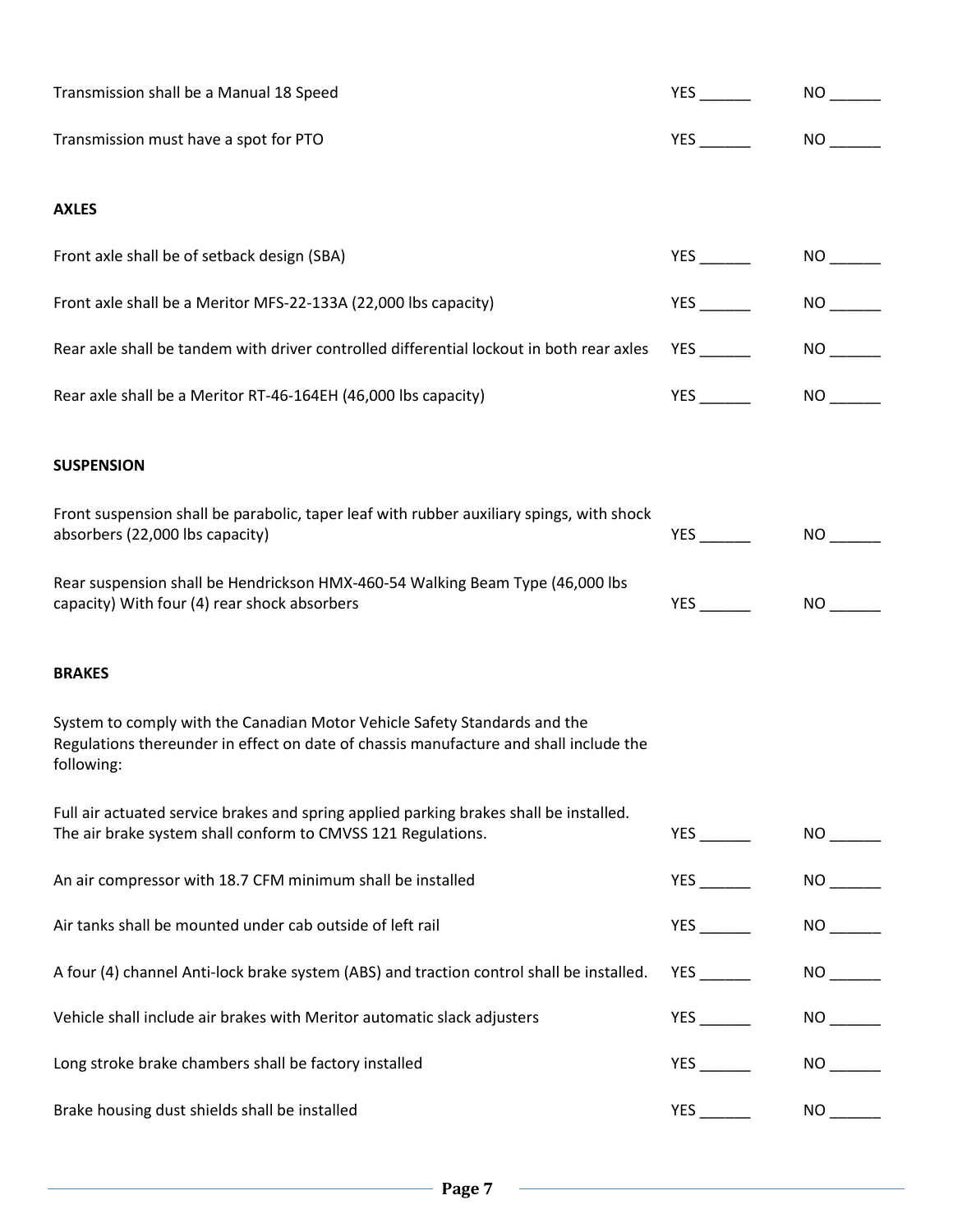| Park brake, air maxi-brake (spring brake) type on all rear air chambers shall be<br>installed                                                                                                                                                             | <b>YES</b>              | NO <sub>2</sub>       |
|-----------------------------------------------------------------------------------------------------------------------------------------------------------------------------------------------------------------------------------------------------------|-------------------------|-----------------------|
| Brake stroke indicators shall be installed                                                                                                                                                                                                                | YES                     | NO <sub>1</sub>       |
| All brake components must be mounted high up in the frame rails providing maximum<br>ground clearance                                                                                                                                                     | $YES$ <sub>------</sub> | NO <sub>2</sub>       |
| All air brake chambers shall be designed and installed in order to prevent moisture<br>and dirt from entering the air brake chambers                                                                                                                      |                         | NO                    |
| All air tanks shall have a manual valve with a cable to drain moisture from the air<br>tanks. The cables shall be located in such a position as to reduce ice build up and<br>cables shall be easily accessible to the operator on the side of the truck. | YES                     | NO <sub>2</sub>       |
| A Bendix AD-9 automatic air dryer with heater shall be installed.                                                                                                                                                                                         | YES                     | NO <sub>2</sub>       |
| <b>STEERING</b>                                                                                                                                                                                                                                           |                         |                       |
| Dual power steering shall be installed                                                                                                                                                                                                                    | $YES$ <sub>_____</sub>  | NO                    |
| Tilting, telescopic steering column shall be installed                                                                                                                                                                                                    | YES                     | NO                    |
| <b>RIMS AND TIRES</b>                                                                                                                                                                                                                                     |                         |                       |
| Rims shall be Heavy Duty, five (5) hand hole design                                                                                                                                                                                                       | YES                     | NO <sub>1</sub>       |
| Rims shall be hub piloted and 22.5" rim size in order to fit tire sizes and meet<br>minimum axle ratings                                                                                                                                                  | $YES$ ——                | $NO$ <sub>-----</sub> |
| Rims shall be aluminum                                                                                                                                                                                                                                    |                         |                       |
| Tires shall be brand new "first line", Tier 1 Radial.                                                                                                                                                                                                     |                         | NO <sub>2</sub>       |
| <b>RIMS AND TIRES continued</b>                                                                                                                                                                                                                           |                         |                       |
| Front tires shall be Michelin 425/65R22.5 XZY-3, Load Range L                                                                                                                                                                                             |                         | $NO$ <sub>---</sub>   |
| Rear Tires shall be Michelin 11R22.5 XDN-2, Load Range H                                                                                                                                                                                                  |                         |                       |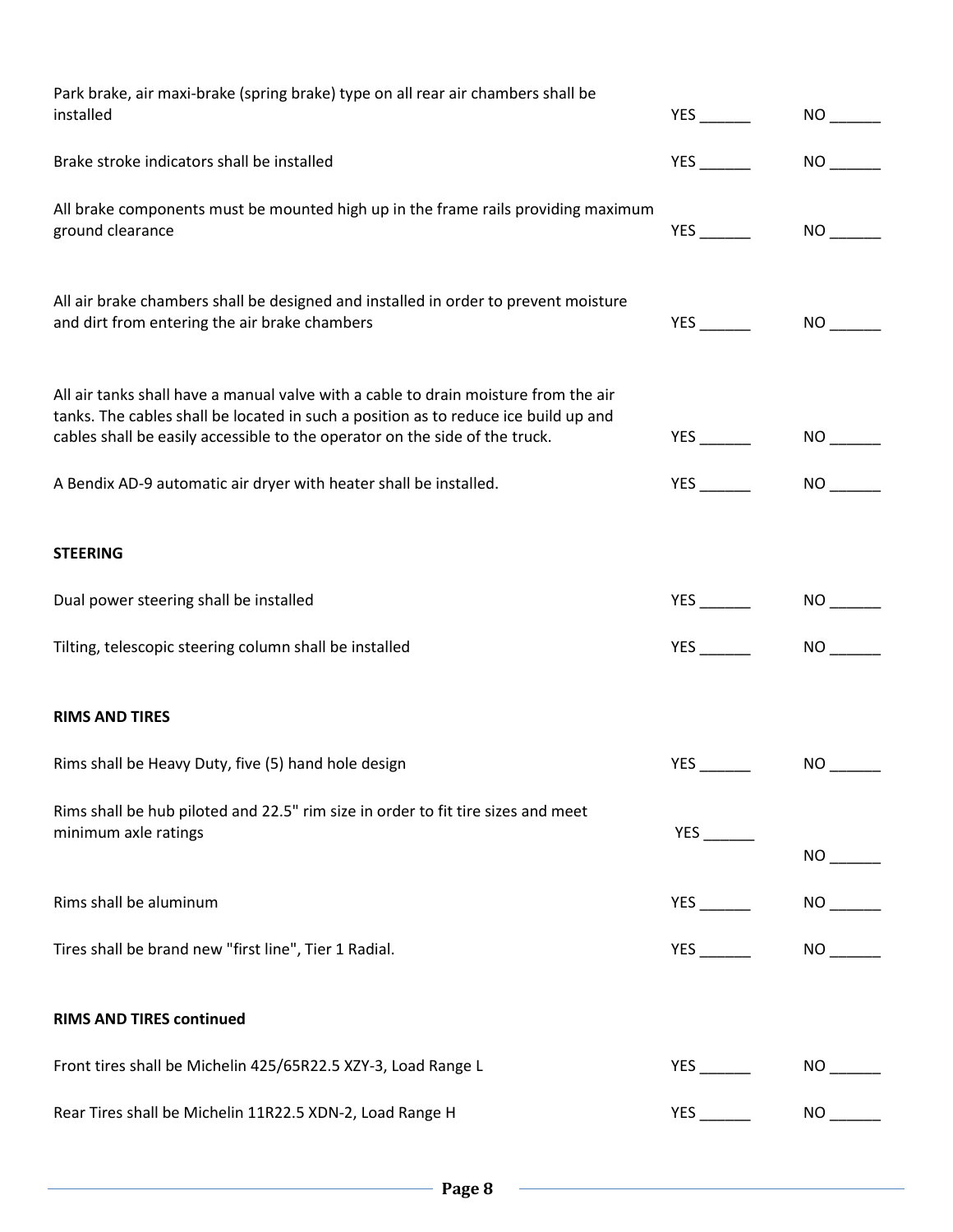#### **ELECTRICAL AND LIGHTING**

| Weather guarded manufacturer's standard 12-volt electrical system shall be provided.<br>Electrical system shall provide stable voltage<br>and amperage for uninterrupted operation of                                                                                                                                                                     |                            |                        |
|-----------------------------------------------------------------------------------------------------------------------------------------------------------------------------------------------------------------------------------------------------------------------------------------------------------------------------------------------------------|----------------------------|------------------------|
| all installed equipment.                                                                                                                                                                                                                                                                                                                                  | $YES$ <sub>_____</sub>     | NO <sub>2</sub>        |
| Electrical circuits shall be protected with fuses, relays or circuit breakers                                                                                                                                                                                                                                                                             | $YES$ <sub>______</sub>    | NO <sub>2</sub>        |
| Three (3) heavy-duty maintenance-free batteries shall be installed. Batteries shall<br>have a combined minimum capacity of 2,775 cold cranking amps (CCA) and shall be<br>mounted behind the cab on the right side in a box with a lid outside the frame rails<br>and accessible for service with the dump box lowered. Splicing of battery cables is not |                            |                        |
| acceptable.                                                                                                                                                                                                                                                                                                                                               | $YES$ <sub>------</sub>    | NO <sub>2</sub>        |
| A Leece-Neville alternator with a rated output of a minimum of 160 amps shall be                                                                                                                                                                                                                                                                          |                            |                        |
| installed                                                                                                                                                                                                                                                                                                                                                 | YES                        |                        |
| Exterior lighting shall conform to CMVSS 108. Light Emitting Diode (LED) type lamps<br>shall be provided where available                                                                                                                                                                                                                                  |                            |                        |
| Lighting shall include:                                                                                                                                                                                                                                                                                                                                   |                            |                        |
| Halogen Headlights;                                                                                                                                                                                                                                                                                                                                       |                            | $NO$ <sub>-----</sub>  |
| Parking Lights;                                                                                                                                                                                                                                                                                                                                           |                            |                        |
| Tail Lights;                                                                                                                                                                                                                                                                                                                                              | $YES$ <sub>_____</sub>     |                        |
| Turn Signal Lights;                                                                                                                                                                                                                                                                                                                                       |                            |                        |
| Sop Lights;                                                                                                                                                                                                                                                                                                                                               |                            |                        |
| Mid-body Signal Lights;                                                                                                                                                                                                                                                                                                                                   | $YES$ ——                   |                        |
| Hazard Lights;                                                                                                                                                                                                                                                                                                                                            |                            |                        |
| Two (2) Back-up Lights;                                                                                                                                                                                                                                                                                                                                   |                            |                        |
| Licence Plate Light;                                                                                                                                                                                                                                                                                                                                      |                            |                        |
| Side Marker Lights;                                                                                                                                                                                                                                                                                                                                       |                            |                        |
| Clearance Marker Lights:                                                                                                                                                                                                                                                                                                                                  |                            | $NO_{-}$               |
| Two (2) Pedestal Mounted Strobe                                                                                                                                                                                                                                                                                                                           | $YES$ <sub>---------</sub> |                        |
| Lights, one blue and one amber                                                                                                                                                                                                                                                                                                                            |                            |                        |
| Interior cab lighting activted by door switches shall be provided                                                                                                                                                                                                                                                                                         | YES ______                 | $NO$ <sub>------</sub> |
| A back-up alarm of 102 dBA minimum shall be installed                                                                                                                                                                                                                                                                                                     |                            |                        |
| A lockable master battery disconnect switch shall be installed in the vehicle in an                                                                                                                                                                                                                                                                       |                            |                        |

accessible and for service with the dump box lowered. Splicing of battery cables is not

acceptable. visible area with a decal indicating its' location. The switch must be placed in a location that cannot be filled with winter material causing accelerated  $\frac{1}{2}$  corrosion and must have access from the ground  $\frac{1}{2}$   $\frac{1}{2}$   $\frac{1}{2}$   $\frac{1}{2}$   $\frac{1}{2}$   $\frac{1}{2}$   $\frac{1}{2}$   $\frac{1}{2}$   $\frac{1}{2}$   $\frac{1}{2}$   $\frac{1}{2}$   $\frac{1}{2}$   $\frac{1}{2}$   $\frac{1}{2}$   $\frac{1}{2}$   $\frac{1}{2}$   $\frac{$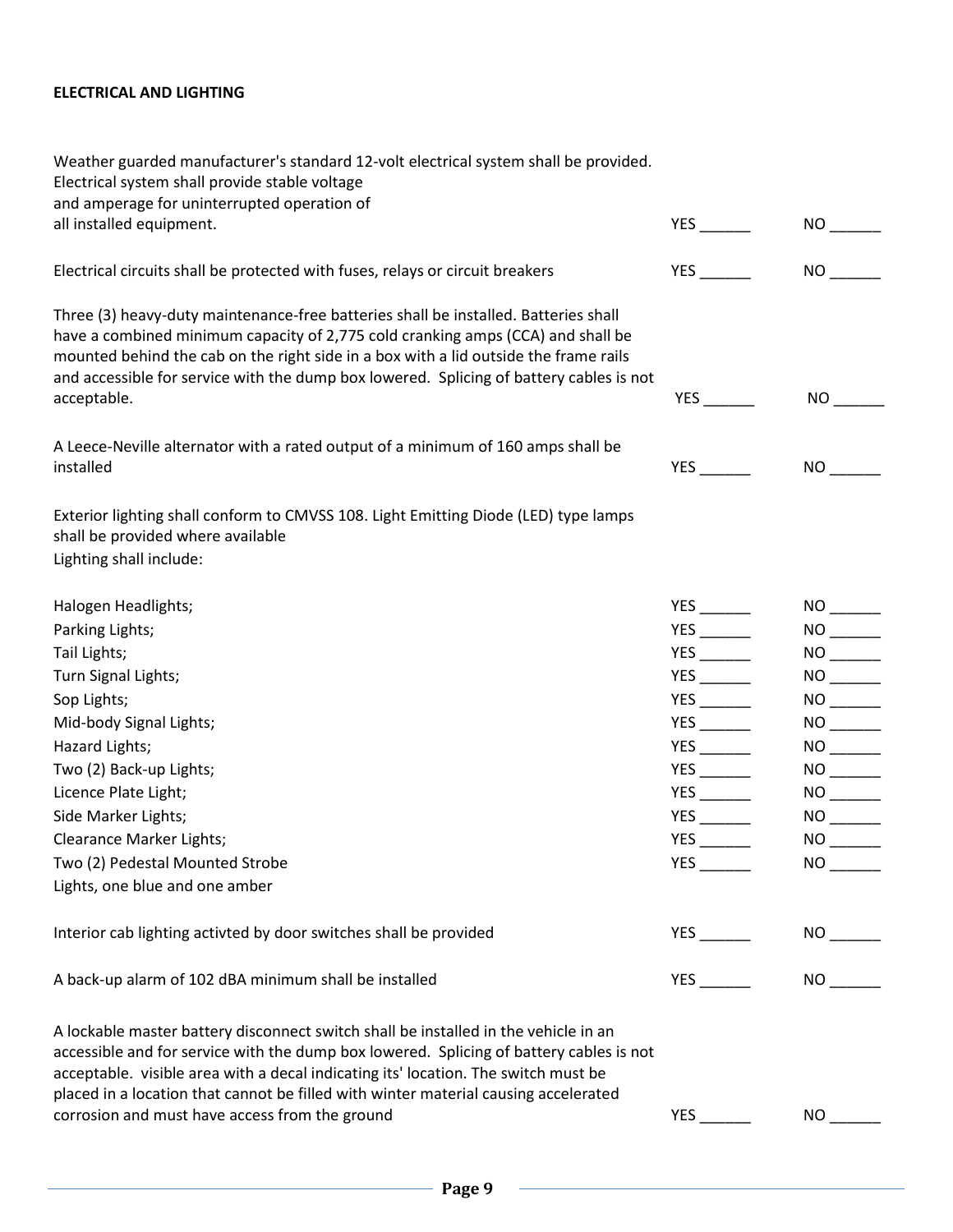| A pre-trip exterior light inspection feature that enables the operator to visually verify<br>all exterior lights (except back-up lights) are functioning while walking around the<br>vehicle shall be supplied as well as wiring and plug for the trailer | <b>YES</b>                 | NO <sub>2</sub>       |
|-----------------------------------------------------------------------------------------------------------------------------------------------------------------------------------------------------------------------------------------------------------|----------------------------|-----------------------|
| <b>FUEL TANKS</b>                                                                                                                                                                                                                                         |                            |                       |
| Fuel tank capacity shall be a minimum of 379 Litres (100 US Gallons) mounted left side<br>of chassis complete with full length non-slip steps not to extend past rear of cab                                                                              | YES                        | NO                    |
| <b>CAB</b>                                                                                                                                                                                                                                                |                            |                       |
| Cab shall be a two (2) door conventional cab with a low profile hood and an<br>unrestricted forward tilting hood.                                                                                                                                         |                            | NO <sub>2</sub>       |
| The PTO must have the capability of engaging and disengaging at all speeds, through<br>an in-cab switch.                                                                                                                                                  | $YES$ <sub>-----</sub>     | NO                    |
| Cab must be constructed of high strength galvanized steel                                                                                                                                                                                                 | $YES$ $\qquad$             | NO <sub>2</sub>       |
| Must be equipped with an air ride suspension                                                                                                                                                                                                              |                            | NO                    |
| A stationary grill shall be supplied                                                                                                                                                                                                                      |                            | NO <sub>2</sub>       |
| Driver and passenger seats shall be a National 2000, high profile, high back with<br>Modura cloth material and must include:                                                                                                                              |                            |                       |
| High back;                                                                                                                                                                                                                                                |                            | NO <sub>2</sub>       |
| Air Suspension;                                                                                                                                                                                                                                           |                            | NO                    |
| Fore and aft adjustment;                                                                                                                                                                                                                                  | $YES$ ——                   |                       |
| Air lumbar;                                                                                                                                                                                                                                               | $YES$ <sub>--------</sub>  |                       |
| Adjustable dampening system;                                                                                                                                                                                                                              |                            | $NO$ <sub>-----</sub> |
| Driver's seat retractable arm rest, right side; and                                                                                                                                                                                                       | $YES$ <sub>____</sub>      |                       |
| Passenger's seat retractable arm rest, left side                                                                                                                                                                                                          | $YES$ <sub>---------</sub> |                       |
| Retractable three-point seatbelts                                                                                                                                                                                                                         | $YES$ <sub>____</sub>      |                       |
| The cab shall be equipped with a tinted and heated windshield                                                                                                                                                                                             | <b>YES</b>                 | NO <sub>2</sub>       |
| The cab shall be provided with windshield wipers with at least two (2) continuous<br>speeds and one (1) intermittent speed.                                                                                                                               |                            |                       |
|                                                                                                                                                                                                                                                           |                            |                       |
| The windshield wipers shall be provided with arctic wiper blades                                                                                                                                                                                          | <b>YES</b>                 | NO <sub>2</sub>       |
| The cab shall be provided with two (2) rotating and pivoting interior sun visors                                                                                                                                                                          |                            |                       |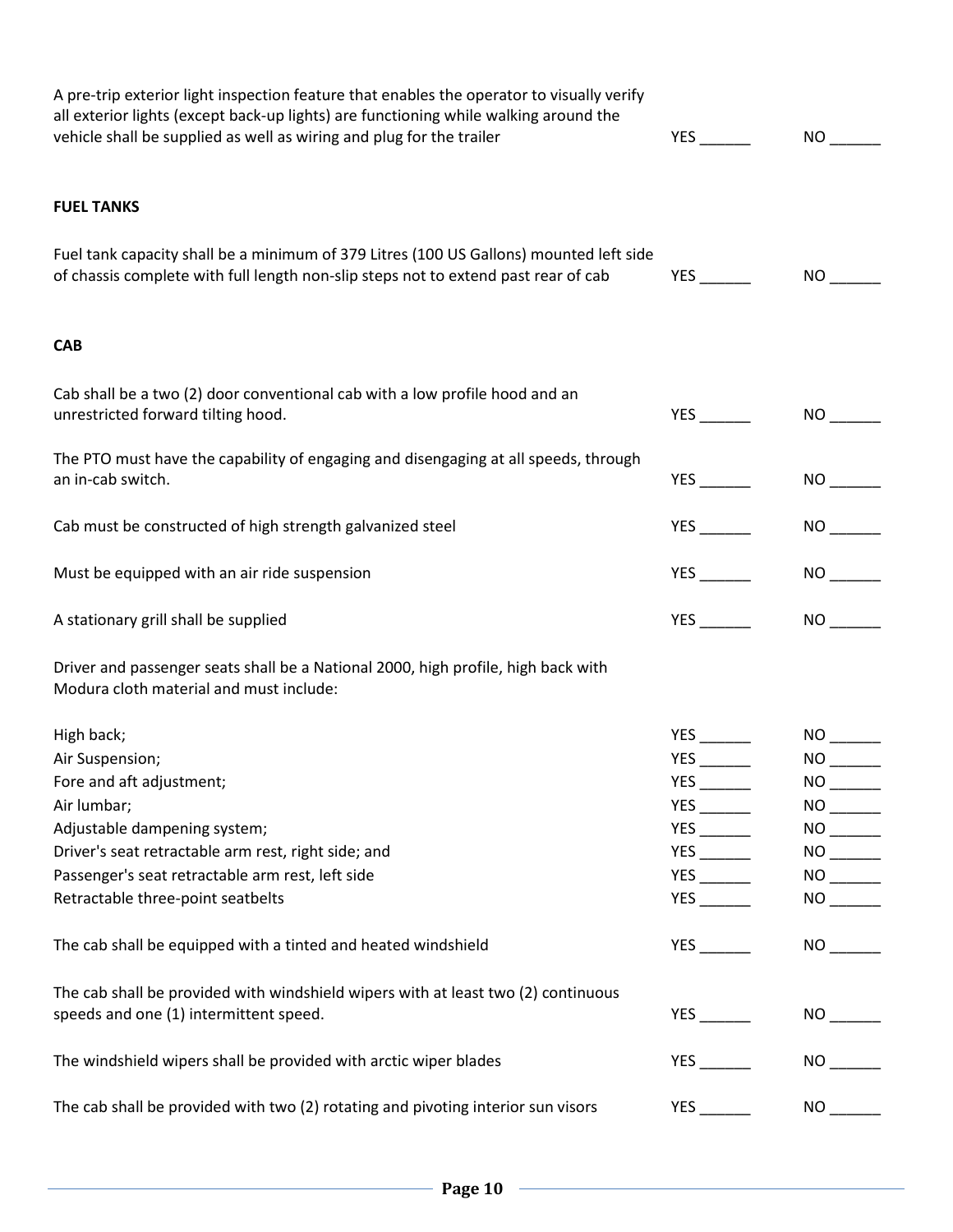| The cab shall be provided with padded armrests on both doors, coat hooks and<br>rubber mats                                                                                          |                | NO <sub>2</sub>     |
|--------------------------------------------------------------------------------------------------------------------------------------------------------------------------------------|----------------|---------------------|
| The cab shall be provided with powered windows                                                                                                                                       | <b>YES</b>     | NO <sub>2</sub>     |
| The cab shall be provided with a look-down mirror mounted at the top of the right<br>hand door                                                                                       |                |                     |
| The cab shall be mounted with an exterior stainless steel visor                                                                                                                      |                | NO <sub>2</sub>     |
| The cab shall be provided with powered door locks                                                                                                                                    |                | NO <sub>2</sub>     |
| The cab shall be equipped with Manufacturers' premium insulation and sound<br>suppressant material to ensure that the interior cab noise level does not exceeed 74<br>dBA @ 1500 RPM |                | NO <sub>2</sub>     |
| Chassis manufacturer's standard air conditioning operating on an environmentally<br>friendly chlorofluorocarbon (CFC) free refrigerant shall be installed.                           |                | NO <sub>2</sub>     |
| Shall include a high capacity cab heater with mulitple fresh air intakes and shall<br>include discharge outlets to the floor and to the windshield                                   |                | NO <sub>2</sub>     |
| The defroster system shall be capable of working effectively on all cab windows<br>simultaneously (front and sides)                                                                  | $YES$ $\qquad$ | NO <sub>2</sub>     |
| A minimum of two (2) dome lights inside the cab                                                                                                                                      | <b>YES</b>     | NO <sub>2</sub>     |
| A document compartment shall be installed                                                                                                                                            | <b>YES</b>     | NO <sub>2</sub>     |
| Stainless steel exterior grab bars shall be installed on both sides of the cab to provide<br>safe three (3) point entrance and exit for the operator                                 |                | NO <sub>2</sub>     |
| A factory installed AM/FM radio with Bluetooth shall be installed and must MUTE<br>when the transmission is in reverse                                                               |                |                     |
| Two (2) stainless steel heated power mirrors shall be installed<br>Stainless steel West Coast break away style - 7.55" x 14.1"                                                       |                |                     |
| Power operated                                                                                                                                                                       |                | NO                  |
| Heated                                                                                                                                                                               |                |                     |
| LED clearance lights                                                                                                                                                                 | $YES$ $\qquad$ | NO <sub>2</sub>     |
|                                                                                                                                                                                      |                |                     |
| Dual roof mounted air horns Shall be a minimum of 120 dBA                                                                                                                            | <b>YES</b>     | $NO$ <sub>---</sub> |

#### **CONTROLS AND INSTRUMENTS**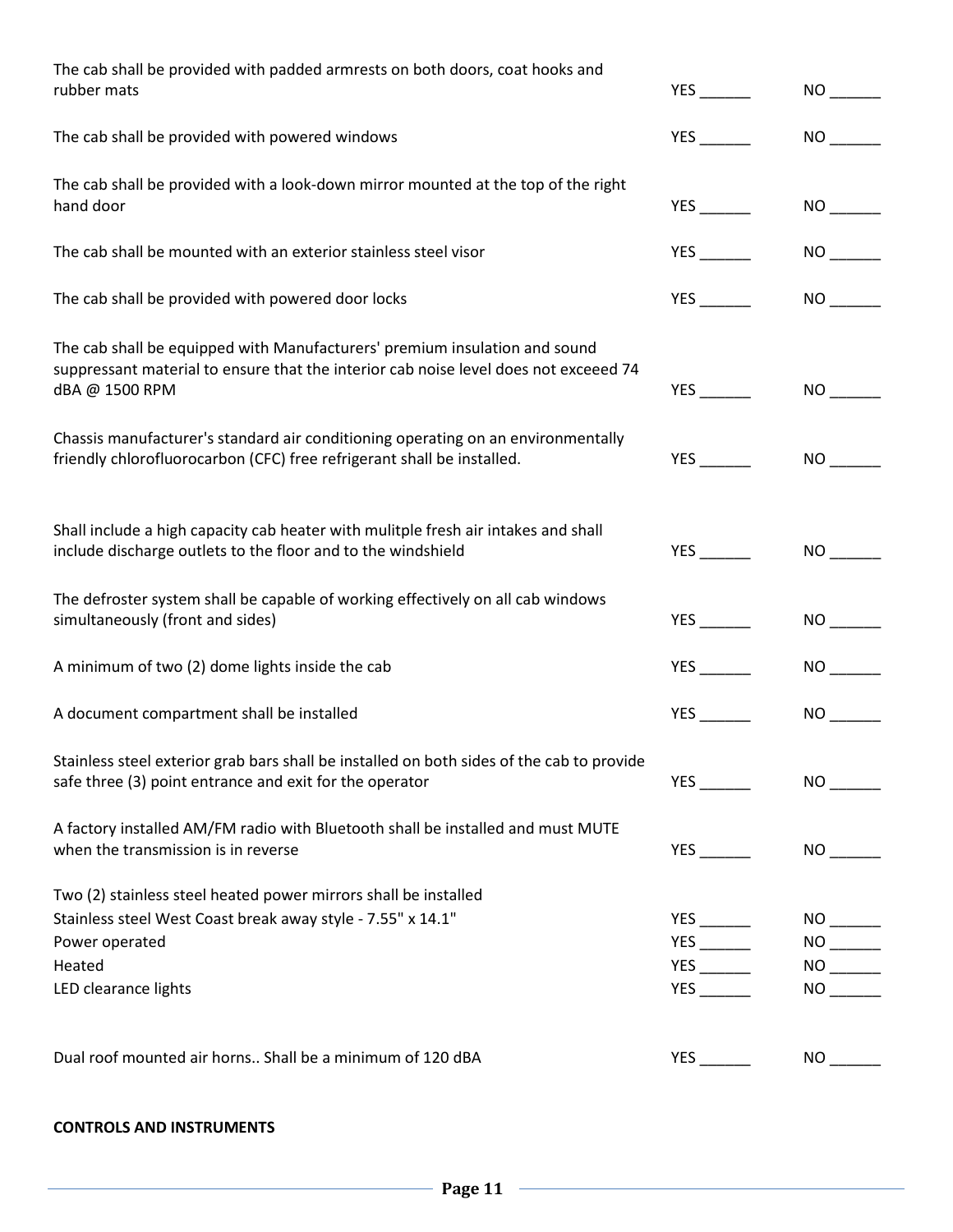All instrumentation shall be clearly visible by the driver/operator while seated in the driver's seat. An adjustable instrumentation/dash light switch shall be installed. YES \_\_\_\_\_\_ NO  $\overline{\phantom{a}}$ The vehicle must include gauges for monitoring the following systems Engine oil pressure; No and the set of the set of the set of the set of the Second Second Second Second Second Second Second Second Second Second Second Second Second Second Second Second Second Second Second Second Second Coolant temperature;  $\begin{array}{ccc} \text{NLO} & \text{NLO} & \text{NLO} \end{array}$ Ammeter/Voltmeter; YES \_\_\_\_\_\_\_ NO \_\_\_\_\_\_\_ Fuel level; YES \_\_\_\_\_\_ NO \_\_\_\_\_\_ Air pressure; YES \_\_\_\_\_\_ NO \_\_\_\_\_\_ Tachometer; YES \_\_\_\_\_\_ NO \_\_\_\_\_\_ Transmission temperature; and  $YES$  and  $YES$  and  $YES$  and  $YES$  and  $YES$  and  $YES$  and  $YES$  and  $YES$  and  $YES$  and  $YES$  and  $YES$  and  $YES$  and  $YES$  and  $YES$  and  $YES$  and  $YES$  and  $YES$  and  $YES$  and  $YES$  and  $YES$  and  $YES$  and  $YES$ Air filter restriction YES \_\_\_\_\_\_ NO \_\_\_\_\_\_ Warning devices shall be provided for the following: Audible Visual Engine low oil pressure High coolant temperature High transmission temperature Low air pressure Cruise control with fast idle feature shall be installed VES THE VES Shall have an anti-idling provision in the engine program to limit idling to fifteen (15) minutes and shutting down thereafter. Shall be equipped with an override feature for special circumstances  $YES$  and  $YES$ **PAINT** The vehicle shall be painted using the manufacturer's standard commercial painting system NO \_\_\_\_\_\_\_ NO \_\_\_\_\_\_ NO \_\_\_\_\_ NO \_\_\_\_\_ NO \_\_\_\_\_ NO \_\_\_\_\_ NO \_\_\_\_\_\_ NO \_\_\_\_ The vehicle cab shall be painted Dark Safety Yellow (NAV 4017, or approved equivalent) YES NO The vehicle chassis shall be painted Black The vehicle chassis shall be painted Black **PARTS AND SERVICE** The successful bidder must have parts and service facilities located within an 80 kms radius of The Township of Greater Madawaska. The VES Control of The Township of Greater Madawaska.

#### **PINTLE HOOK**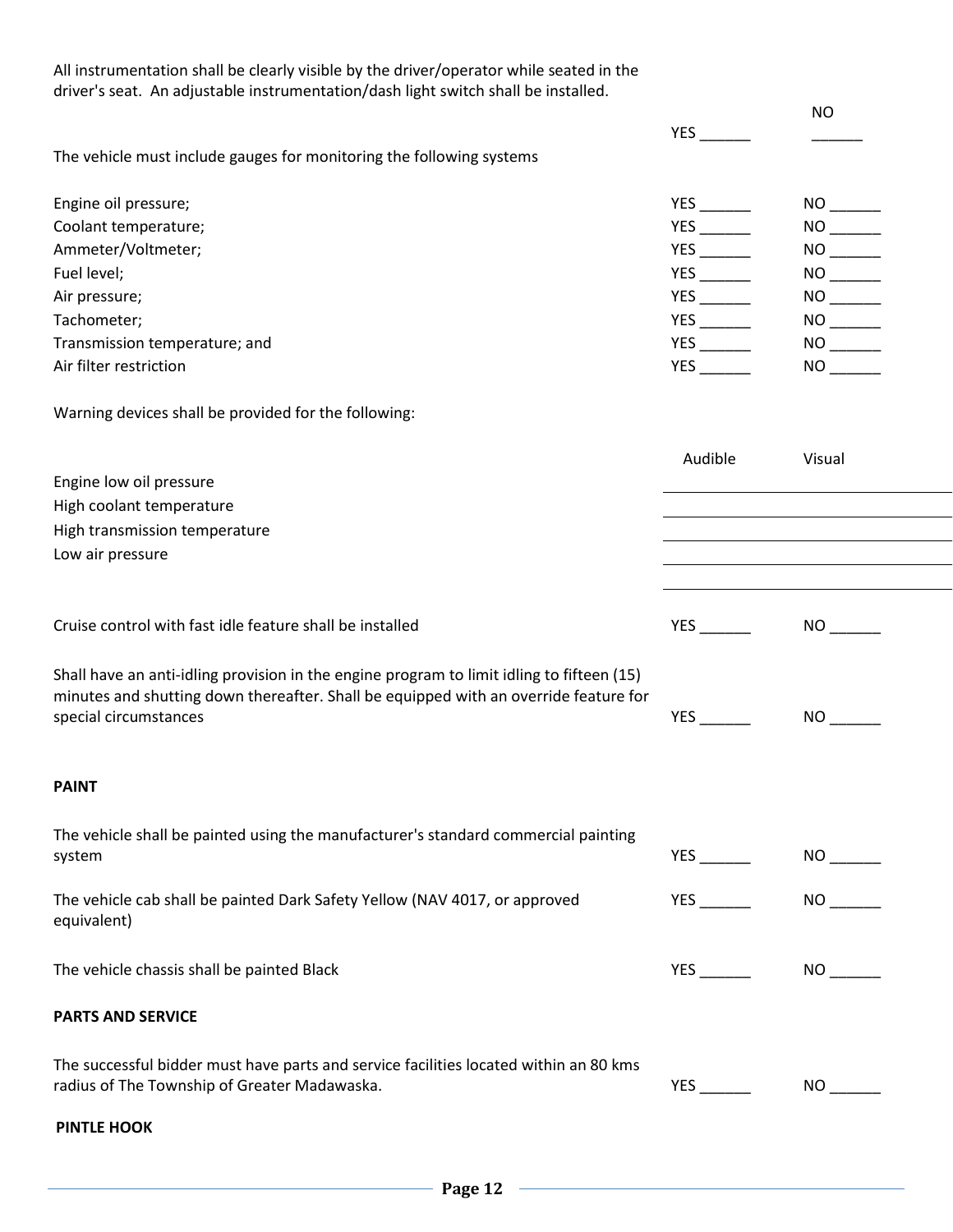| A Holland model PH410RA pintle hook, complete with air cushion, rated at 100,000<br>MGTW minimum, shall be provided and include 2 safety chain hooks.<br>The hook shall be bolted to a heavy duty pintle plate at the rear of the chassis. |                           |                          |
|--------------------------------------------------------------------------------------------------------------------------------------------------------------------------------------------------------------------------------------------|---------------------------|--------------------------|
|                                                                                                                                                                                                                                            |                           |                          |
|                                                                                                                                                                                                                                            | YES                       |                          |
| <b>HYDRAULICS</b>                                                                                                                                                                                                                          |                           |                          |
| All fittings, valves, hoses and drive shaft shall be supplied and installed. All hoses<br>shall be equipped with swivels on both ends.                                                                                                     |                           |                          |
| The hydraulic reservoir shall be of sufficient capacity to supply necessary oil supply.<br>Reservoir must not interfere with the box installation.                                                                                         |                           | NO <sub>2</sub>          |
| A sight gauge to allow easy checking of the hydraulic oil level in the reservoir shall<br>be supplied.                                                                                                                                     |                           |                          |
| <b>REQUIREMENTS</b>                                                                                                                                                                                                                        |                           |                          |
| Dump body shall be a Bibeau model BMT or equivalent, approved by the Township of<br>Greater Madawaska prior to the closing of the tender.                                                                                                  | <b>YES</b>                | NO                       |
| The dump body shall be a crossmemberless type construction - smooth sides shall be<br>provided – posts on side panels are not acceptable.                                                                                                  | YES                       | NO                       |
| All welds shall be continuous.                                                                                                                                                                                                             | YES                       | NO                       |
| Outside overall length shall be 15.5' minimum.                                                                                                                                                                                             | $YES$ <sub>________</sub> |                          |
| Side height shall be 48" minimum.                                                                                                                                                                                                          |                           |                          |
| Tailgate height shall be 60" minimum.                                                                                                                                                                                                      |                           | NO                       |
| Outside width shall be a maximum of 99".                                                                                                                                                                                                   | <b>YES Note</b>           | NO                       |
| <b>General Body Construction:</b>                                                                                                                                                                                                          |                           |                          |
| Floor shall be 1/4" thick, manufactured from Hardox 450 hi-tensile steel - no<br>exceptions.                                                                                                                                               | YES                       |                          |
| Side panels shall be 3/16" thick, manufactured from Hardox 450 hi-tensile steel - no<br>exceptions.                                                                                                                                        |                           |                          |
| Tailgate shall be 1/4" thick, manufactured from Hardox 450 hi-tensile steel - no<br>exceptions.<br>Front panel shall be 3/16" thick, manufactured from Hardox 450 hi-tensile steel - no                                                    | YES                       |                          |
| exceptions.                                                                                                                                                                                                                                |                           | YES________  NO _______  |
| Long-members under floor shall be 3/16" thick, manufactured from AR250 hi-tensile<br>steel - no exceptions.                                                                                                                                |                           |                          |
| <b>Floor and Understructure Support</b>                                                                                                                                                                                                    |                           |                          |
| The entire floor shall be made from a one piece steel sheet, with no seams.                                                                                                                                                                | YES                       | $NO$ <sub>--------</sub> |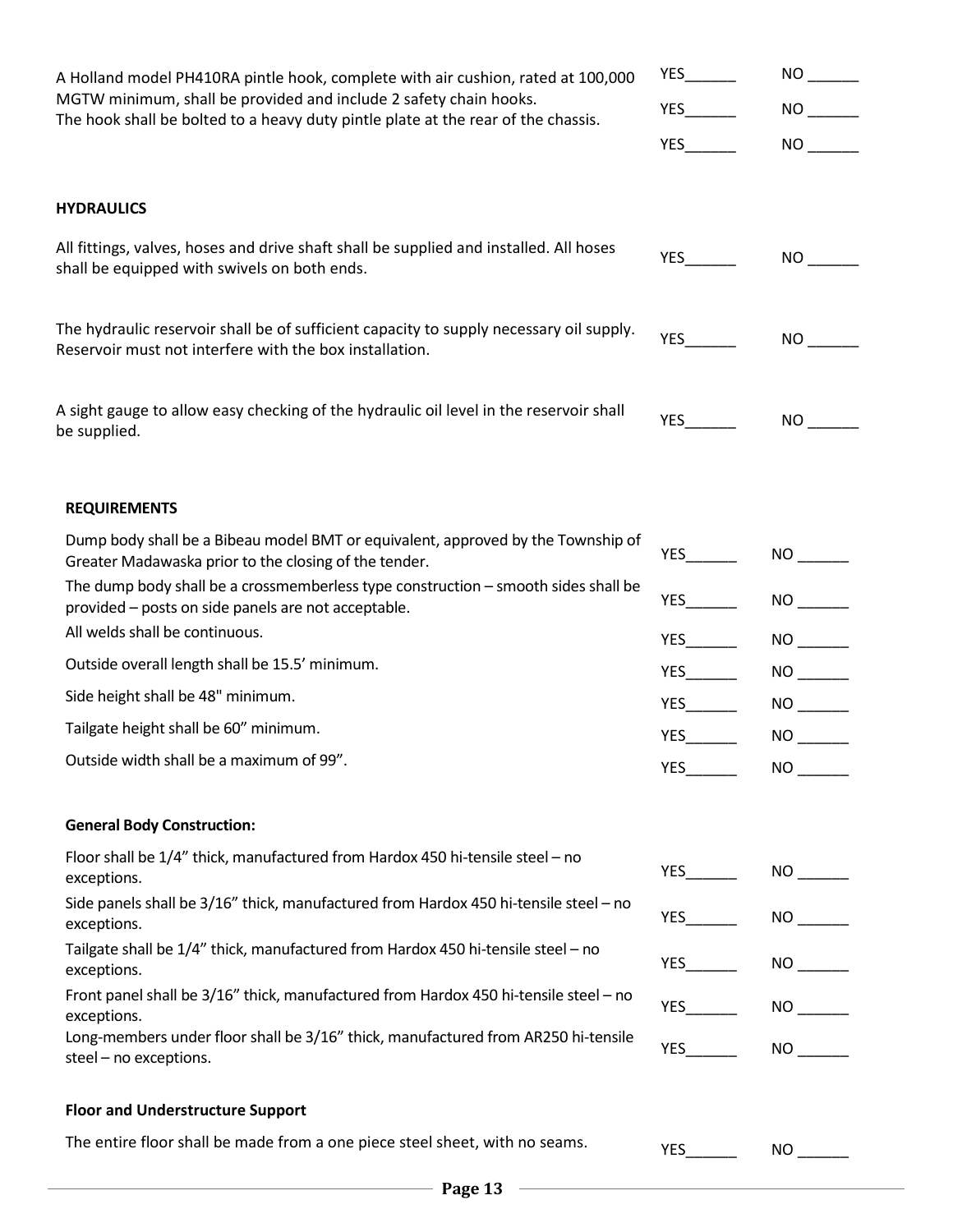| The long sills shall be formed in a symmetrical trapezoidal design with no 90<br>degree bends.                                                                                                             | <b>YES</b>              | NO <sub>1</sub> |
|------------------------------------------------------------------------------------------------------------------------------------------------------------------------------------------------------------|-------------------------|-----------------|
| The open width of the long sills at the floor level shall be no less than 10" with a<br>formed lip on each side. As a result, the overall width of the long sills shall be 13"<br>minimum.                 | <b>YES</b>              | NO <sub>1</sub> |
| This design is necessary in order to provide required floor support.                                                                                                                                       | $YES$ <sub>---</sub>    | NO <sub>2</sub> |
| <b>Sides</b>                                                                                                                                                                                               |                         |                 |
| The side panels shall be manufactured from one piece, Hardox 450, hi-tensile<br>steel.                                                                                                                     | $YES$ <sub>______</sub> | NO <sub>2</sub> |
| The top rails shall be formed from the single sheet side panel. Weld-on steel<br>tubing will not be acceptable.                                                                                            |                         | NO <sub>2</sub> |
| Each top rail shall be boxed on the inside through an "L" shaped plate.                                                                                                                                    | $YES$ <sub>---</sub>    | NO <sub>2</sub> |
| This plate shall be manufactured from Hardox 450 steel.                                                                                                                                                    |                         | NO <sub>2</sub> |
| The front corner posts shall be constructed from break-formed steel, with no 90<br>degree bends.                                                                                                           |                         | NO <sub>2</sub> |
| The side sheets shall have no other bends, braces, posts, etc. in order to fully<br>maintain their capability to flex and better absorb eventual loading impacts.                                          | YES                     | NO <sub>2</sub> |
| <b>Front Panel</b>                                                                                                                                                                                         |                         |                 |
| There shall be a doghouse in the front panel to accommodate the front lift<br>telescopic hoist.                                                                                                            | YES                     | NO <sub>2</sub> |
| The complete doghouse shall be tapered in both it's width and depth, with no 90<br>degree bends.                                                                                                           | $YES$ <sub>---</sub>    | NO <sub>1</sub> |
| The doghouse shall be no more than 12" depth.                                                                                                                                                              |                         | NO <sub>2</sub> |
| The front panel shall include one(1) vertical "V" shaped corrugation on each side<br>of the doghouse for additional rigidity.                                                                              | <b>YES</b>              | NO <sub>2</sub> |
| The dump cylinder brackets shall be a minimum of 3/8" thick.                                                                                                                                               | <b>YES</b>              | NO <sub>2</sub> |
| The dump body shall be equipped with rubber bumpers to prevent contact<br>between the body and the truck frame when empty.                                                                                 |                         | NO              |
| The rubber bumpers shall be located at the front panel, and be designed to<br>compress when loaded.                                                                                                        |                         | NO <sub>2</sub> |
| A shovel holder shall be installed on the left side of the front panel.                                                                                                                                    | YES                     | NO <sub>2</sub> |
| <b>Tailgate</b>                                                                                                                                                                                            |                         |                 |
| Regular style tailgate no barn door style tailgate                                                                                                                                                         | YES                     |                 |
| The rear corner posts shall have a 7" slope for the tailgate, and shall be fully<br>boxed.                                                                                                                 | YES                     |                 |
| The tailgate shall be constructed from a single steel panel.                                                                                                                                               | YES                     | NO              |
| The outer left and right sides of the tailgate shall be reinforced by 4" x 3"<br>structural rectangular tubing minimum.                                                                                    | YES                     | NO              |
| The top and bottom portions of the tailgate shall be supported through formed<br>steel plate of AR450 hi-tensile steel. These braces shall be a dirt shedding design,<br>and fully welded to the tailgate. | YES                     | NO <sub>2</sub> |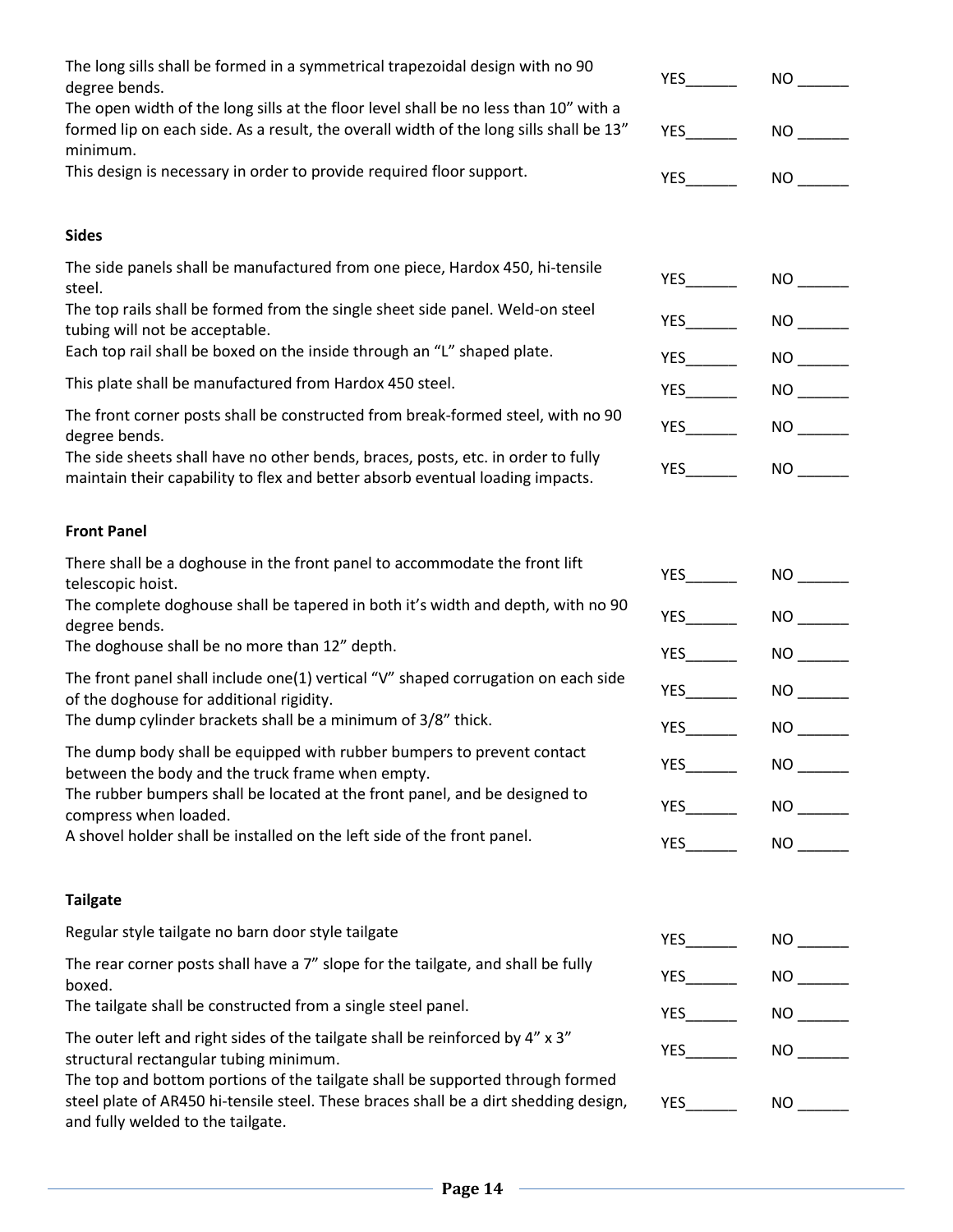| The tailgate hinges shall be manufactured from a minimum of 1" thick flame cut<br>steel, and designed to provide an offset of not less than 7".                                                                                | <b>YES</b>              | NO <sub>2</sub>       |
|--------------------------------------------------------------------------------------------------------------------------------------------------------------------------------------------------------------------------------|-------------------------|-----------------------|
| The tailgate hinges shall also be designed so as to transfer the complete weight of<br>the tailgate off of the hinge pins when in a closed position.                                                                           |                         | NO <sub>1</sub>       |
| The tailgate hinge pins shall be 1%" diameter stress proof steel minimum, and<br>equipped with recessed grease fittings.                                                                                                       |                         | NO <sub>2</sub>       |
| Tailgate locking pins shall be 1¼" diameter minimum.                                                                                                                                                                           | $YES$ ——                | NO <sub>2</sub>       |
| A wear strip of no less than 500 Brinell shall be welded to the pin at the contact<br>point of the tailgate hinges.                                                                                                            | $YES$ <sub>---</sub>    | NO <sub>2</sub>       |
| The tailgate latching system shall be an under-slung design only - over-slung<br>designs are not acceptable.                                                                                                                   | $YES$ <sub>---</sub>    | NO <sub>2</sub>       |
| The latches shall be equipped with grease fittings.                                                                                                                                                                            | $YES$ <sub>---</sub>    | NO <sub>2</sub>       |
| Air-operated tailgate via a 3.25" diameter x 8" stroke double acting cylinder.                                                                                                                                                 |                         | NO                    |
| The air tailgate cylinder shall be equipped with a 1" diameter piston rod, which<br>must be nitrated.                                                                                                                          | <b>YES</b>              | NO                    |
| The upper left side of the tailgate shall include mounting brackets to install a<br>license plate, with a light to be included.                                                                                                | <b>YES</b>              | NO <sub>2</sub>       |
| PROTEC tailgate safety locks shall be provided.                                                                                                                                                                                | $YES$ <sub>______</sub> | NO <sub>2</sub>       |
| The tailgate shall also be provided with twist locks on each side, to reduce<br>potential material spillage.                                                                                                                   |                         | NO <sub>2</sub>       |
| Tailgate Needs to have spreading Chains                                                                                                                                                                                        | <b>YES</b>              | NO <sub>2</sub>       |
| <b>Hoist, Trunnion and Rear Hinges</b>                                                                                                                                                                                         |                         |                       |
| The hoist cylinder trunnion shall consist of two x 4" beams and two x 2" flame cut<br>cradle blocks.                                                                                                                           | <b>YES</b>              | NO <sub>2</sub>       |
| The trunnion beams shall be positioned in such a way which when welded to the<br>4" x 6" x 3/8" thick mounting angles, the blocks slide inside the beams providing<br>maximum support.                                         | $YES$ ——                | NO <sub>1</sub>       |
| The rear hinge blocks shall attach to a $4''$ x $4''$ x $3/8''$ thick steel angle.                                                                                                                                             | $YES$ <sub>___</sub>    | $NO$ <sub>-----</sub> |
| The design shall be such that the fixed blocks can be tightened to clamp onto 1<br>7/8" stress proof hinge pins.                                                                                                               | <b>YES</b>              | NO <sub>2</sub>       |
| The hinge blocks shall be a minimum of 3" thick.                                                                                                                                                                               | <b>YES</b>              |                       |
| The hinge blocks shall be equipped with a pair of o-rings in order to create a sealed<br>grease chamber inside the blocks.<br>The front lift telescopic cylinder shall be trunnion style, and utilize nitrated piston<br>rods. | <b>YES</b>              | NO <sub>2</sub>       |
|                                                                                                                                                                                                                                |                         |                       |
| The 3 stage hoist shall be a Mailhot model G3-130-5.5-3 - no exception.                                                                                                                                                        | <b>YES</b>              | NO <sub>2</sub>       |
| <b>Air Tarp</b>                                                                                                                                                                                                                |                         |                       |
| An air operated tarp shall be installed on the dump body.                                                                                                                                                                      | <b>YES</b>              | NO <sub>1</sub>       |
| The tarp shall utilize left and right side air cylinders - electric or manual tarps are<br>not acceptable.                                                                                                                     | <b>YES</b>              | $NO$ <sub>---</sub>   |

## **Lighting**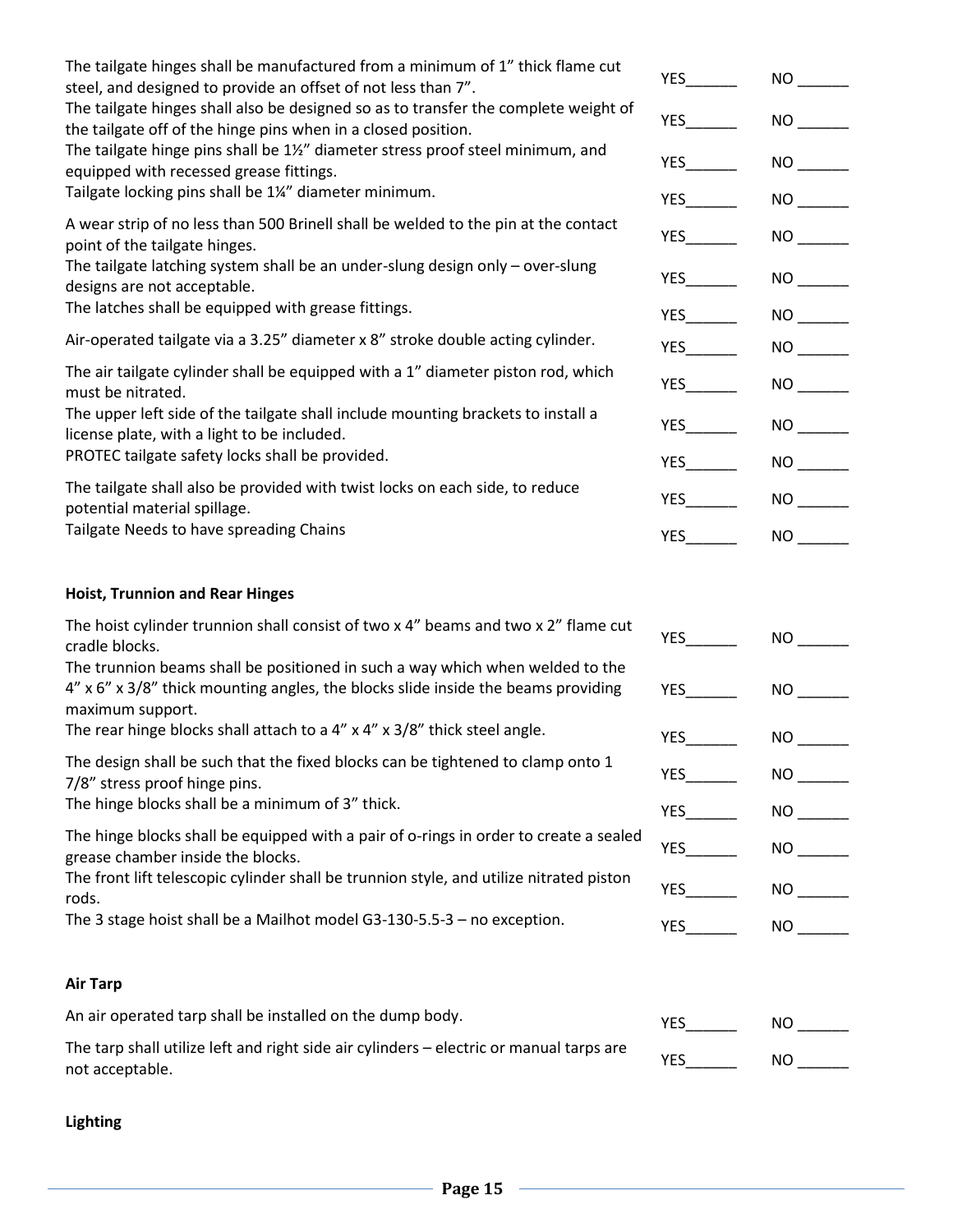| LED rear stop, tail and directional lights, as well as LED back-up lights, shall be<br>installed in the rear corner posts.                                                                                                                                                                                                                                      | <b>YES</b>   | NO <sub>2</sub>         |
|-----------------------------------------------------------------------------------------------------------------------------------------------------------------------------------------------------------------------------------------------------------------------------------------------------------------------------------------------------------------|--------------|-------------------------|
| Additionally, LED amber strobe lights shall be installed in the upper rear corner<br>posts.                                                                                                                                                                                                                                                                     |              | NO <sub>2</sub>         |
| Star dual amber/blue mini light bar shall be installed on the cab-shield.                                                                                                                                                                                                                                                                                       |              | NO <sub>2</sub>         |
| The strobe beacon lights shall have independent switches inside the cab.                                                                                                                                                                                                                                                                                        | YES          |                         |
| An LED flush mount light kit shall be installed just above the pintle plate. This kit<br>shall include 2 oval LED back-up lights and 2 oval LED rear stop, tail and directional<br>lights.                                                                                                                                                                      |              | NO <sub>2</sub>         |
| <b>Finish Paint</b>                                                                                                                                                                                                                                                                                                                                             |              |                         |
| The body shall be shotblasted before the application of the primer.                                                                                                                                                                                                                                                                                             | YES          | NO <sub>2</sub>         |
| An epoxy type primer shall be applied.                                                                                                                                                                                                                                                                                                                          | YES          | NO <sub>2</sub>         |
| Finish paint shall be Sherwin-Williams polyurethane type paint with baked-on<br>finish - no exception.                                                                                                                                                                                                                                                          | YES          | NO <sub>2</sub>         |
| <b>Miscellaneous</b>                                                                                                                                                                                                                                                                                                                                            |              |                         |
| Body shall include 10" hardwood sideboards.                                                                                                                                                                                                                                                                                                                     |              | NO <sub>2</sub>         |
| 18" cabshield shall be welded to front panel.                                                                                                                                                                                                                                                                                                                   | YES          | NO <sub>2</sub>         |
| A fold-down type ladder shall be installed at the front driver's side of the body.                                                                                                                                                                                                                                                                              |              | $NO$ <sub>-------</sub> |
| A Holland Hitch model PH410RA pintle hook with air cushion, including in-cab<br>control, shall be installed at the rear of the chassis.                                                                                                                                                                                                                         | YES          |                         |
| The pintle hook shall be installed on a reinforced steel pintle plate rated at 50 tons<br>minimum.<br>Body builder to supply and install an trailer light plug, with plug installed on pintle<br>plate for trailer connection and also Install Glad hands for air brakes above pintle<br>hitch to avoid being hit by trailer. An in-cab control to be provided. | YES          | NO <sub>2</sub>         |
|                                                                                                                                                                                                                                                                                                                                                                 | <b>YES</b>   | NO <sub>2</sub>         |
| Safety prop shall be provided.                                                                                                                                                                                                                                                                                                                                  | <b>YES</b>   | NO <sub>2</sub>         |
| Anti-sail type mudflaps will be installed ahead of and behind rear axle.                                                                                                                                                                                                                                                                                        | YES $\qquad$ | NO <sub>2</sub>         |
| <b>Hydraulics</b>                                                                                                                                                                                                                                                                                                                                               |              |                         |
| A Chelsea hot shift PTO shall be attached to the transmission.                                                                                                                                                                                                                                                                                                  |              |                         |
| The PTO must have the capability of engaging and disengaging at all speeds,<br>through an in-cab switch.                                                                                                                                                                                                                                                        | <b>YES</b>   | NO <sub>2</sub>         |
| A minimum 23 gpm pump shall be attached to the Chelsea PTO.                                                                                                                                                                                                                                                                                                     | YES          |                         |
| A 40 gallon side mount oil reservoir shall be installed on the side of the chassis<br>frame rails.                                                                                                                                                                                                                                                              | <b>YES</b>   | NO <sub>2</sub>         |
| A proportional type air control and valve shall be provided.                                                                                                                                                                                                                                                                                                    | YES          | NO <sub>2</sub>         |
| The in-cab proportional air control shall be installed on a floor console.                                                                                                                                                                                                                                                                                      | YES          |                         |